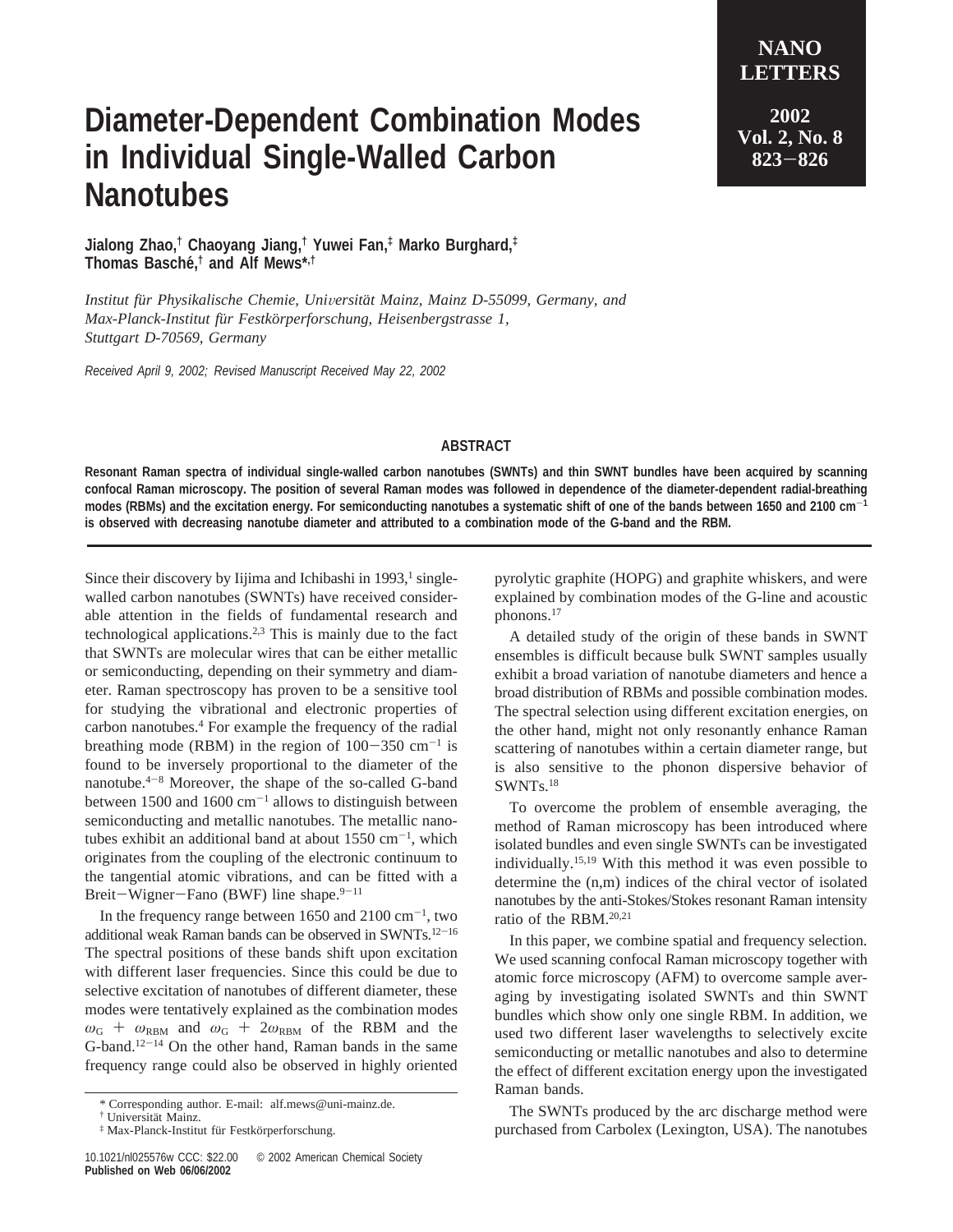

**Figure 1.** Spatial and frequency selection of carbon nanotubes. Raman images (a), (b) and Raman spectra A, B were acquired under excitation wavelengths of 514.5 and 647.1 nm, respectively. Therefore the Raman spectra A and B in (c) correspond to the scattering from semiconducting and metallic nanotubes within the same SWNT bundle (thickness  $\sim$  2.7 nm) marked in the corresponding AFM image (d).

were deposited on a chemically modified  $Si<sub>3</sub>N<sub>4</sub>$  membrane with gold markers to address the same SWNTs in the Ramanand atomic force microscope. Confocal Raman images and spectra were acquired at room temperature using Ar-Kr laser lines of 514.5 nm (2.41 eV) or 647.1 nm (1.92 eV). An inverted Zeiss microscope equipped with a piezo scanner and a high numerical aperture microscope objective (100×,  $NA = 0.9$  was used for addressing different SWNTs. Typically 1 mW of circularly polarized light was focused down to a diffraction-limited spot size (fwhm <500 nm), resulting in an excitation power of the order of 800 kW/cm2 in the center of the spot. To record an image, the sample was raster scanned through the excitation spot, and the G-line of the Raman light was detected in back reflection with an avalanche photodiode. The spectra were taken with a liquid nitrogen cooled charge-coupled device (CCD) behind a 500 mm single grating spectrograph. The spectral resolutions of the Raman systems for 300 and 1800 grooves/mm gratings are about 8 and  $1.5 \text{ cm}^{-1}$ , respectively.

Figures 1a and b show two typical Raman images of the same sample area that were acquired using excitation wavelengths of 514.5 (a) and 647.1 nm (b), respectively. The spectra A/B in Figure 1c were also taken with different excitation energies and result from the same bundle as marked in the corresponding AFM picture in Figure 1d. Due to selective resonant enhancement, $7,22$  the Raman image in Figure 1a originates mainly from the semiconducting nanotubes, because the laser energy is in resonance with the electronic transition energy  $E_{44}^S$  for nanotubes in the diameter range between 1.9 and 1.5 nm and with  $E_{33}^{\text{S}}$  for nanotubes between 1.5 and 1.2 nm.7 The diameter distribution

of the carbon nanotubes used in this experiment was estimated to be  $1.47 \pm 0.25$  nm based on the relation:  $\omega_{\rm RBM} = 248 \text{ cm}^{-1}/d \text{ (nm)}$ .<sup>7</sup> For example the Raman spectrum A in Figure 1c was taken from a bundle with a height of 2.7 A in Figure 1c was taken from a bundle with a height of 2.7 nm as judged from the corresponding AFM profile. This spectrum shows three resolved RBMs consistent with at least three different semiconducting nanotubes within the bundle.

Figure 1b shows a Raman image of the identical sample area but acquired with an excitation wavelength of 647.1 nm. This image results mainly from metallic nanotubes because the excitation energy (1.92 eV) is in resonance with the electronic transition  $E_{11}^{\text{M}}$  for metallic nanotubes between 1.2 and 1.4 nm. On the other hand, this energy is also in resonance with the transition  $E_{33}^{\text{S}}$  of relatively thick semiconducting nanotubes between 1.6 and 1.8 nm, which would show an RBM frequency  $\omega_{RBM} = 155-138$  cm<sup>-1</sup>. However, the spectrum B in Figure 1c, which was taken at the same the spectrum B in Figure 1c, which was taken at the same position as A, shows a single RBM frequency of  $184 \text{ cm}^{-1}$ , consistent with a resonantly excited metallic tube within the same bundle. The appearance of the broad BWF line centered at 1556 cm<sup>-1</sup> further supports this assignment.<sup>9-11</sup>

This example shows that it is possible to perform selective Raman spectroscopy of metallic and semiconducting nanotubes within thin bundles of SWNTs. To reliably study the diameter-dependent combination modes of the G-line and the RBM, only those thin nanotube bundles which exhibit single RBM lines were further investigated. In principle, intertube interaction within a given bundle could shift the RBM frequency by up to  $10 \text{ cm}^{-1.8}$  However, this would alter only the diameter distribution as determined from the RBMs but not the coupling between the G-band and the measured RBMs as discussed below.

Figures 2 and 3 show Raman spectra of SWNTs excited with laser wavelengths of 647.1 and 514.5 nm, respectively. All of these spectra exhibit a single narrow RBM in the range of 140 to 200 cm<sup>-1</sup>, the D-band at  $\sim$ 1343 cm<sup>-1</sup>, and the G-band around ∼1590 cm-1. The measured line width are between 3 and 12 cm<sup>-1</sup> for the RBM and  $6-12$  cm<sup>-1</sup> for the sharp component of the G-band at  $1590 \text{ cm}^{-1}$ , which is consistent with Raman measurements on individual tubes as has recently been shown.<sup>23</sup>

Spectrum A in Figure 2 ( $\lambda_{\text{ex}} = 647.1$  nm) was recorded from a SWNT which was only 1.5 nm in height and might therefore result from a single nanotube. The Raman spectrum however does not show the characteristic BWF line at the low-frequency side of the G-line, even though the excitation energy was  $1.92$  eV. Since the RBM frequency  $(154 \text{ cm}^{-1})$ is consistent with a tube diameter of 1.6 nm, we assume that this particular tube is semiconducting. The Raman spectra (B-D), however, can be associated with resonantly excited metallic SWNTs that show the BWF line, the relative intensity of which is dependent on the bundle thickness.<sup>24</sup> The enlarged spectra in the frequency range between 1700 and  $2200 \text{ cm}^{-1}$  show the additional weak phonon modes P1 and P2, which peak at about  $1750$  and  $1940 \text{ cm}^{-1}$ . These modes were tentatively assigned to the combination modes  $\omega$ <sub>G</sub> +  $\omega$ <sub>RBM</sub> and  $\omega$ <sub>G</sub> + 2 $\omega$ <sub>RBM</sub> between the RBM and the G-band.<sup>12-14</sup> However, it can be seen that these bands do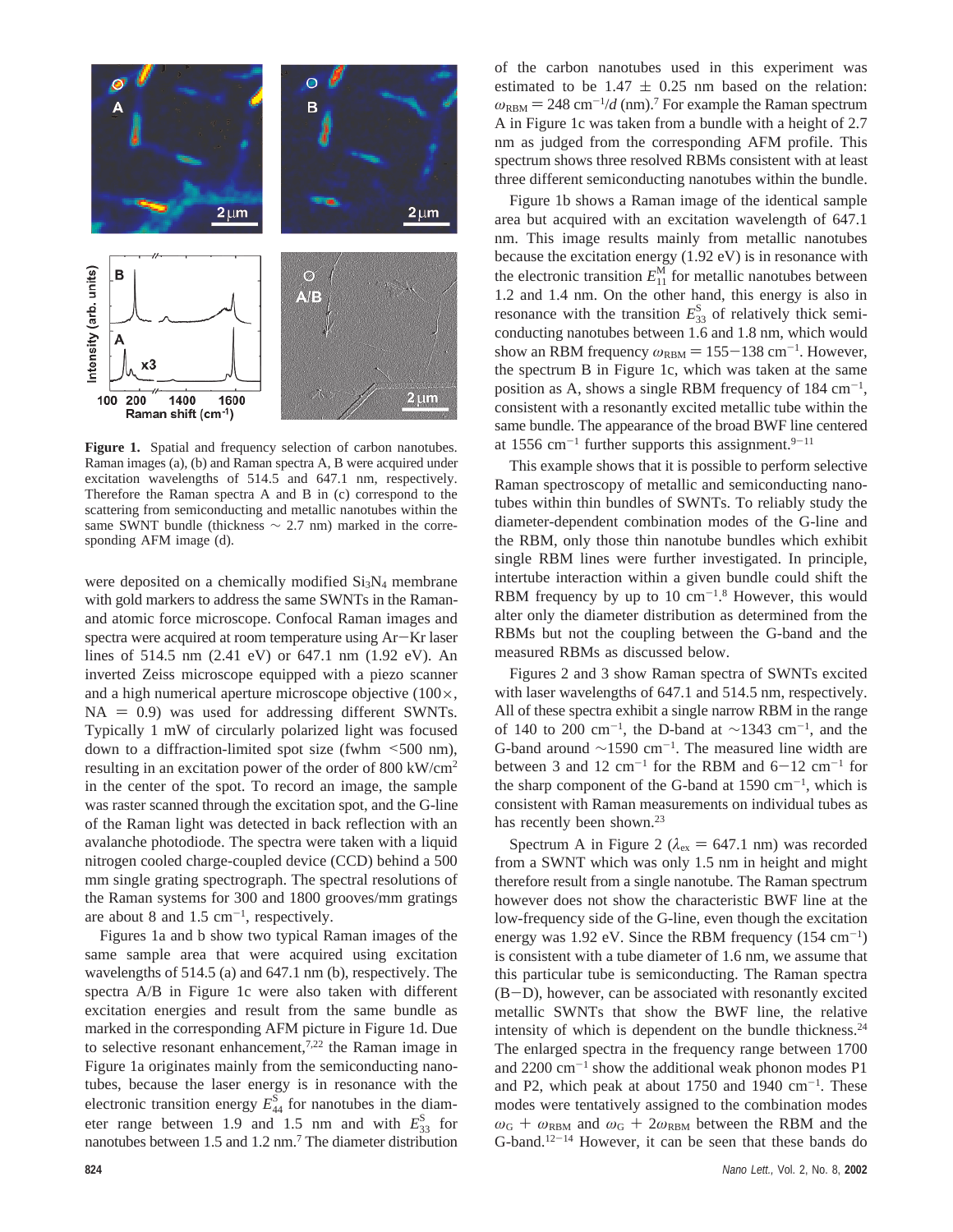

**Figure 2.** Raman spectra recorded using an excitation energy of 1.92 eV. The spectra A to D represent different SWNTs with the RBM frequencies of 154, 170, 184, and 194  $\text{cm}^{-1}$  and with the bundle thicknesses of 1.5, 4.1, 2.7, and 3.9 nm, respectively. On the left-hand side of each spectrum, the RBM frequencies are shown. The combination modes  $\omega_{\text{G}} + \omega_{\text{RBM}}$  and  $\omega_{\text{G}} + 2\omega_{\text{RBM}}$ should appear at the positions labeled by vertical arrows.

not show a systematic shift similar to the respective RBM frequency, which is a first indication that the bands P1 and P2 are not combination modes as suggested before.

Figure 3 ( $\lambda_{\rm ex}$  = 514.5 nm) shows Raman spectra of several individual SWNTs and thin SWNT bundles acquired with a respective excitation energy of 2.41 eV, which again show only a single RBM. All of those spectra do not show the BWF line, which is characteristic for metallic tubes, and are attributed to semiconducting SWNTs. The enlarged part shows again two distinguishable phonon bands P1 and P2 which are now shifted to about 1740 and 1990  $cm^{-1}$ , respectively. Again, no systematic shift of these bands can be seen for different tube diameters. On the other hand, a third band denoted as P clearly evolves from P1. The position of this band clearly follows the expected frequency evolution for  $\omega_{\rm G} + \omega_{\rm RBM}$ , as marked by the vertical arrows. Therefore, we attribute this band to the combination mode of the G-line and the RBM.

The results are summarized in Figure 4 where the peak positions of the phonon bands between 1650 and 2100 cm-<sup>1</sup> are plotted as a function of the inverse nanotube diameter for both excitation energies. It can clearly be seen that phonon modes P1 and P2 do not show a systematic dependence on the nanotube diameter, which would be expected if these bands were combination modes of the G-line and the RBM as predicted before.<sup>12-14</sup> The expected frequency for the combination mode of the G-line and the RBM is shown by the solid line in Figure 4, which displays



**Figure 3.** Raman spectra of thin nanotube bundles recorded with the excitation energy of 2.41 eV. The spectra A to D correspond to different SWNTs with the RBM frequencies of 154, 170, 182, and  $190 \text{ cm}^{-1}$  and with the bundle thicknesses of 3.2, 5.0, 2.8, and 3.9 nm, respectively. The vertical arrows mark the positions of the combination modes  $\omega_{\text{G}} + \omega_{\text{RBM}}$  and  $\omega_{\text{G}} + 2\omega_{\text{RBM}}$ , respectively.



**Figure 4.** Phonon modes P (triangles), P1 (hollow symbols), and P2 (solid symbols) excited with 647.1 nm (squares) and 514.5 nm (circles) at different inverse nanotube diameters, as determined from the RBM frequency. The solid line shows the expected frequency of the combination modes as calculated with the relation  $\omega_C$  =  $\omega_{\rm G} + \omega_{\rm RBM}.$ 

the relation  $\omega_C = \omega_G + \omega_{RBM}$  for a value of  $\omega_G = 1590$ cm-<sup>1</sup> . Obviously the solid triangles which represent the